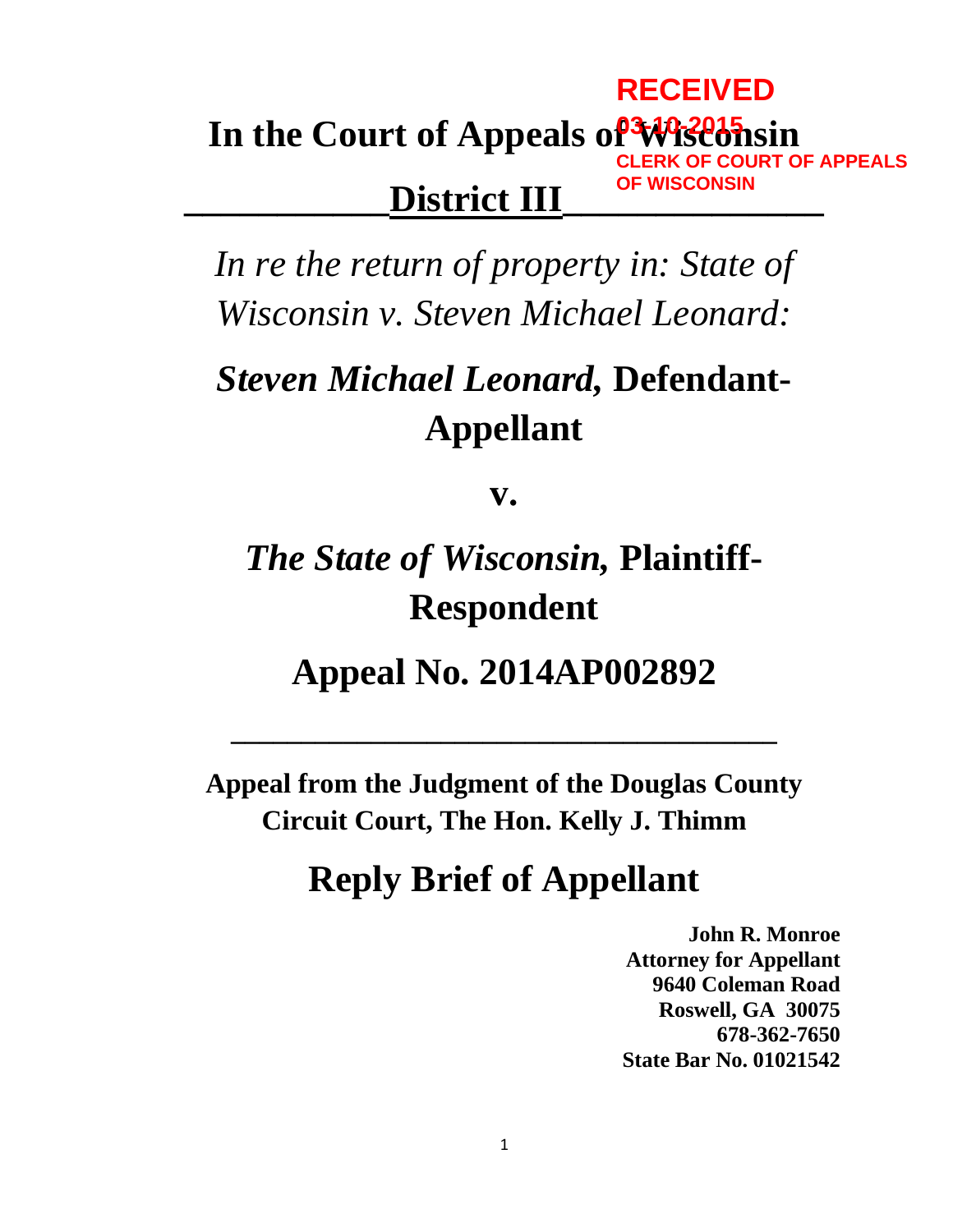### <span id="page-1-0"></span>**Table of Contents**

| I. The "Violence" in a Misdemeanor Crime of Domestic Violence Must Be Directed at the |  |
|---------------------------------------------------------------------------------------|--|
|                                                                                       |  |
|                                                                                       |  |
|                                                                                       |  |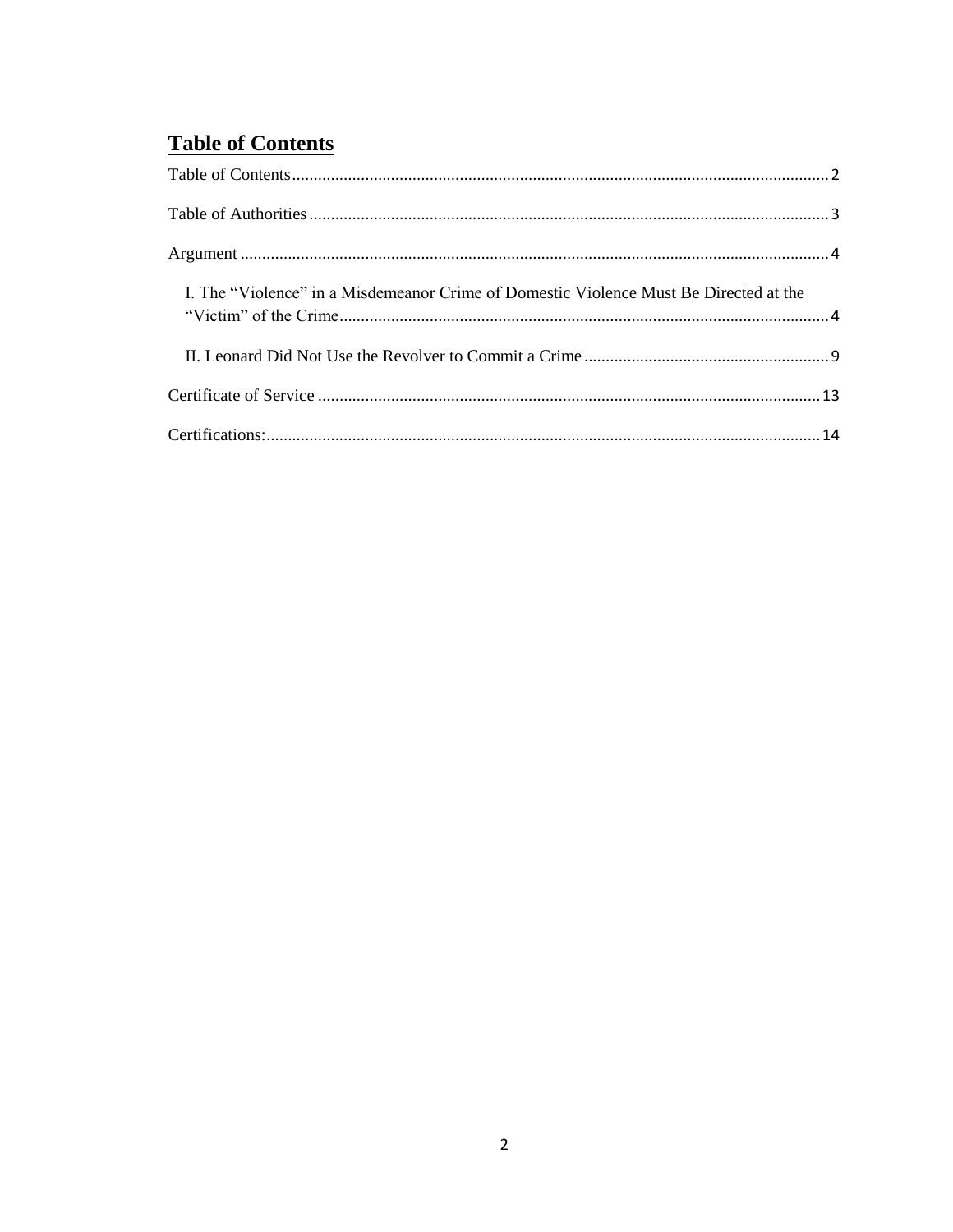## <span id="page-2-0"></span>**Table of Authorities**

#### **Cases**

| Evans v. Wisconsin Department of Justice, 2014 WI App 31, 10, 353 Wis. 2d 289, 844 N.W.2d |
|-------------------------------------------------------------------------------------------|
|                                                                                           |
|                                                                                           |
|                                                                                           |
| <b>Statutes</b>                                                                           |
|                                                                                           |
| <b>Treatises</b>                                                                          |
|                                                                                           |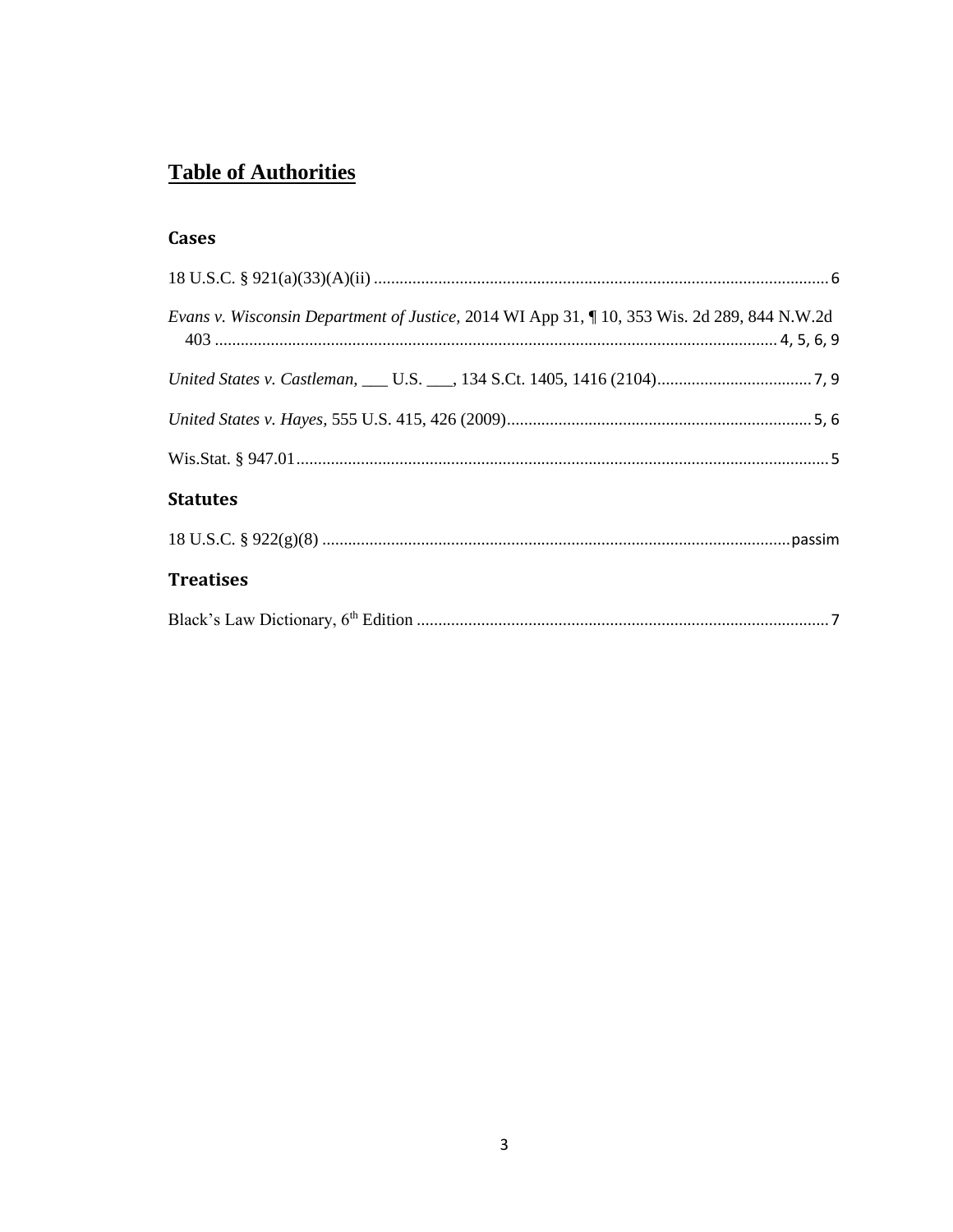#### <span id="page-3-0"></span>**Argument**

The State advances the startling position that a misdemeanor crime of domestic violence ("MCDV") under 18 U.S.C. § 922(g)(8) does not actually require violence directed at the "victim" of the crime. Leonard will show the Court that this counterintuitive position has no basis in law, has never been recognized in any court, and is contrary to precedent of the Supreme Court of the United States.

Leonard also will show that the State does not dispute Leonard's position that the State never argued before the Circuit Court that Leonard used a firearm in the commission of a crime, that the State may not raise this issue for the first time on appeal, and that Leonard was at a minimum entitled to notice that the Circuit Court intended to rule on this issue not raised by the State.

#### <span id="page-3-1"></span>*I. The "Violence" in a Misdemeanor Crime of Domestic Violence Must Be Directed at the "Victim" of the Crime*

The State asserts that a disorderly conduct conviction for violent behavior necessarily is a conviction of a MCDV under 18 U.S.C. § 922(g)(9). As grounds for this position, the State cites *Evans v. Wisconsin Department of Justice,* 2014 WI App 31, 10, 353 Wis. 2d 289, 844 N.W. 2d 403. In this analysis, the State throws out the window any kind of requirement of a victim, a relationship of the victim to the perpetrator, or that the violence be directed at the victim. Taking the State's argument at face value, disorderly conduct involving violence is *per se* a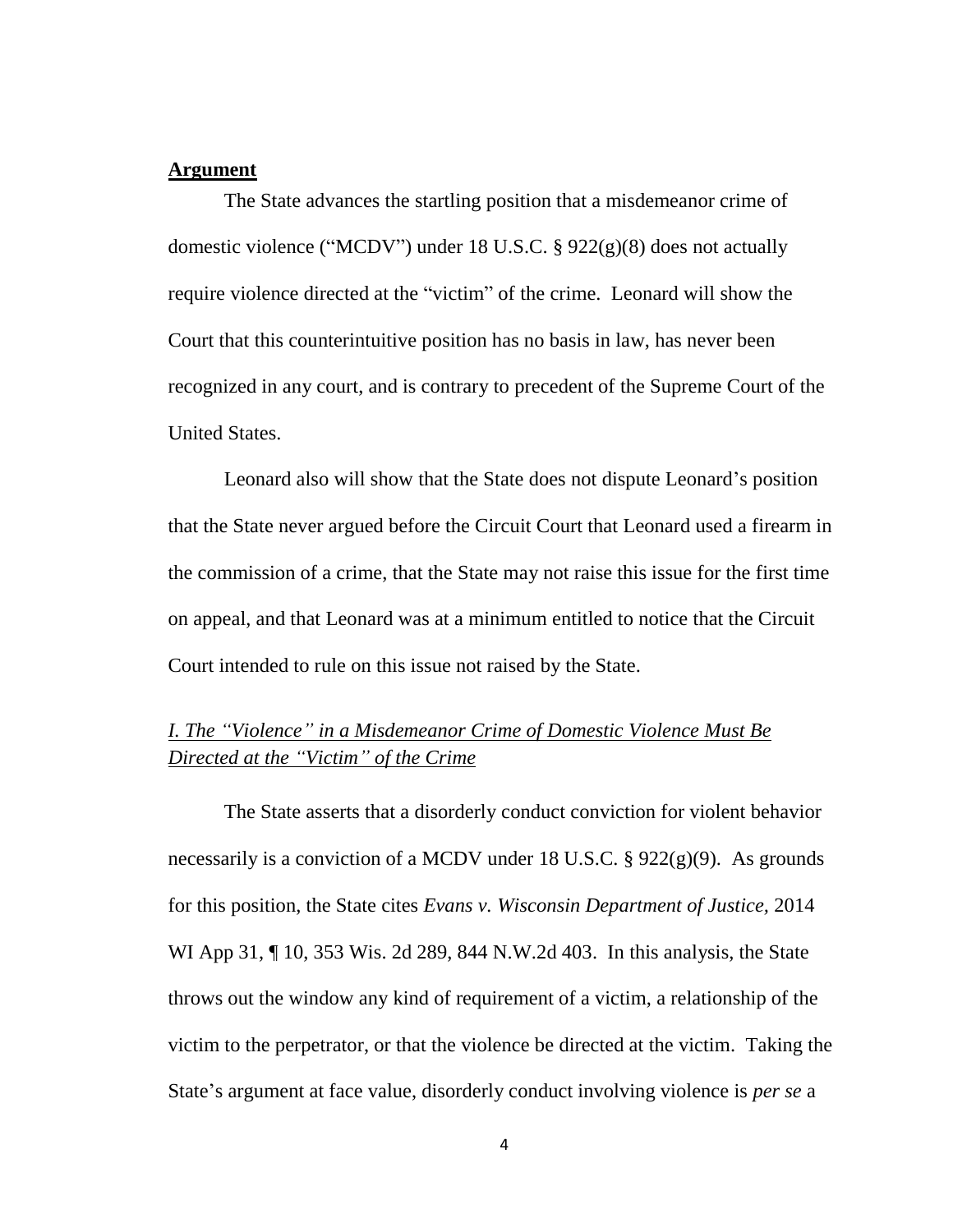MCDV. State Brief, p. 6 ("Because Leonard pled to the "violent" element of Wis.Stat. § 947.01(1), his crime was a misdemeanor crime of domestic violence.")

Of course that is not what *Evans* says, and it is difficult to believe that that is even what the State means. For the point that the State is attempting to make, *Evans* only stands for the proposition that the "violence" necessary to commit disorderly conduct is sufficient to satisfy the "use of force" element of § 922 $(g)(9)$ . *Evans*,  $\llbracket$  12. That the state thinks this alone makes a violent disorderly conduct a MCDV is inexplicable.

*Evans* analyzes MCDVs as having two elements, as outlined by the Supreme Court of the United States in *United States v. Hayes,* 555 U.S. 415, 426 (2009). *Evans,* ¶ 5. First, there must be the use of force. *Id.* Second, the force must be committed by a person who has a specified domestic relationship with the victim. *Id.* The State, in declaring Leonard's use of violence as constituting a MCDV, ignores the second element, the need for a victim and the relationship of the victim to the perpetrator *and to the violence.*

The State's excessive reliance on the "violence" component of Leonard's disorderly conduct conviction is the State's undoing. There is no dispute that Leonard committed an act of violence, because he admitted to it. He even discussed it in his opening Brief. But the only violent act Leonard committed was the kicking in of his own house door. Leonard asserts this in his opening Brief and the State fails to refute or rebut that assertion in any way.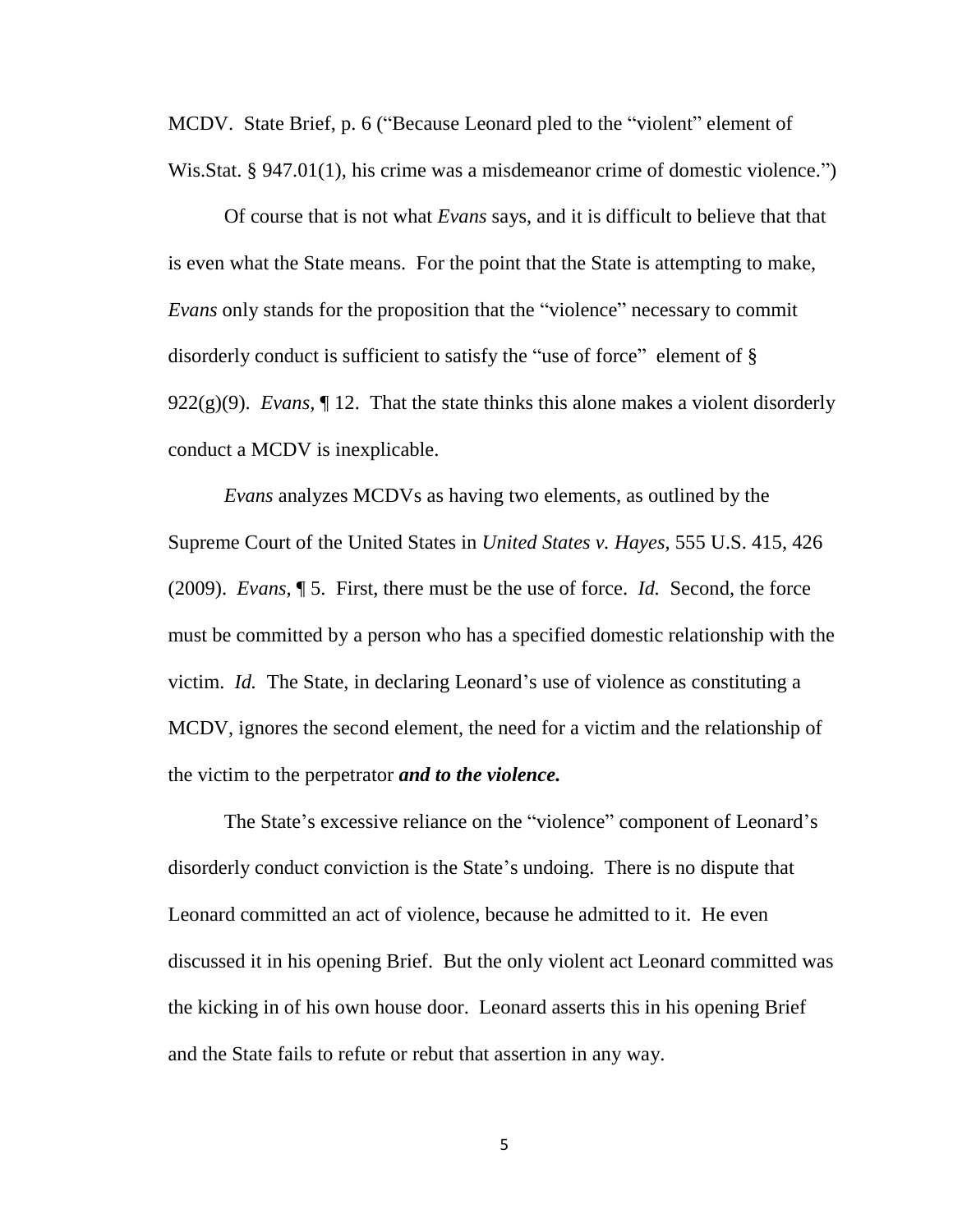Under the first part of the two-part *Hayes/Evans* analysis, Leonard committed a violent act, which, standing alone, satisfies the "use of force" element of §  $922(g)(9)$ . But this element is self-evident and merits no significant discussion. This case hinges on the second part of the test: the victim.

The State asserts that Leonard's wife, Shauna, was the victim of the violence because she was scared. This argument is wrong for several reasons.

First, it is self-evident that a "misdemeanor crime of domestic violence" is intended to cover things like battery of a spouse or other domestic partner. Violence not directed at a person is simply outside the bounds of what a reasonable person would think is included, and the State has shown this Court nothing to indicate anything more is included. The text of the statute requires either the use of physical force or the threatened used of a deadly weapon. 18 U.S.C. §  $921(a)(33)(A)(ii)$ . It would be nonsensical to include the victim requirement if the force or threat did not have to be directed at the victim. What if a man threatened a burglar with a gun and it scared the man's wife? If the man were convicted of some misdemeanor as a result, the threat of use of a deadly weapon and the scared wife are all the State would require to ban ownership of firearms for the man.

Second, the State fails to cite to a single case, from any court, in any state, where a person was declared to have committed a MCDV against a victim solely on account of the victim's being scared by a violent act *not directed at the victim.*  The existence of such a case would provide some support for the State's dubious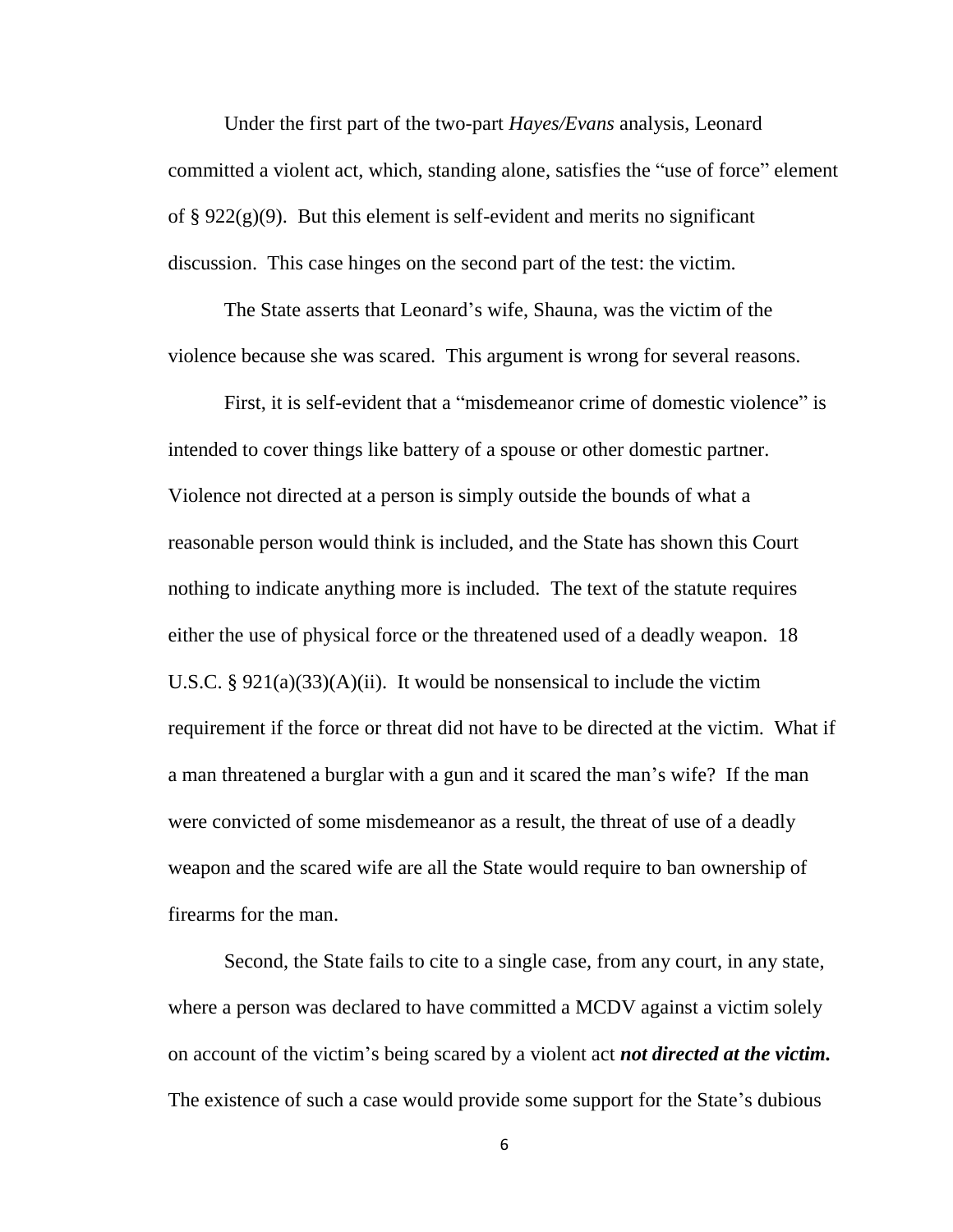claim, so surely the State looked for one, and looked hard. Presumably, if such a case existed, the Wisconsin Department of Justice could find it. Leonard's counsel has looked for such a case and cannot find one. Thus, the State's theory is one of first impression, not just for this Court, but for the entire nation.

Third, even if there were such a case, recent U.S. Supreme Court precedent would cast serious doubt on its status. Just last year, the Court found that the violence in a MCDV case must be directed at the victim. *United States v. Castleman,* \_\_\_ U.S. \_\_\_, 134 S.Ct. 1405, 1416 (2104) (Congress did not intend §  $922(g)(9)$  to be "triggered by offenses in which no force at all was directed against a person.")

Fourth, the State asserts, without support, that the victim of a disorderly conduct is the person who suffers from the conduct that tends to provoke a disturbance. The federal law does not define a victim in the MCDV context, so the ordinary use of the word should apply. A victim is:

The person who is the object of a crime or tort, as the victim of a robbery is the person robbed. Person who court determines has suffered pecuniary damages as a result of defendant's criminal activities….

Black's Law Dictionary, 6<sup>th</sup> Edition. This definition is consistent with *Castleman* and common sense. If Shauna had been the object of Leonard's kicking, rather than the door, this would be a different case. But there was no person who was the object of the violence. The State failed to prove that anyone suffered any pecuniary damages (in fact the State claims a discussion of that is irrelevant in this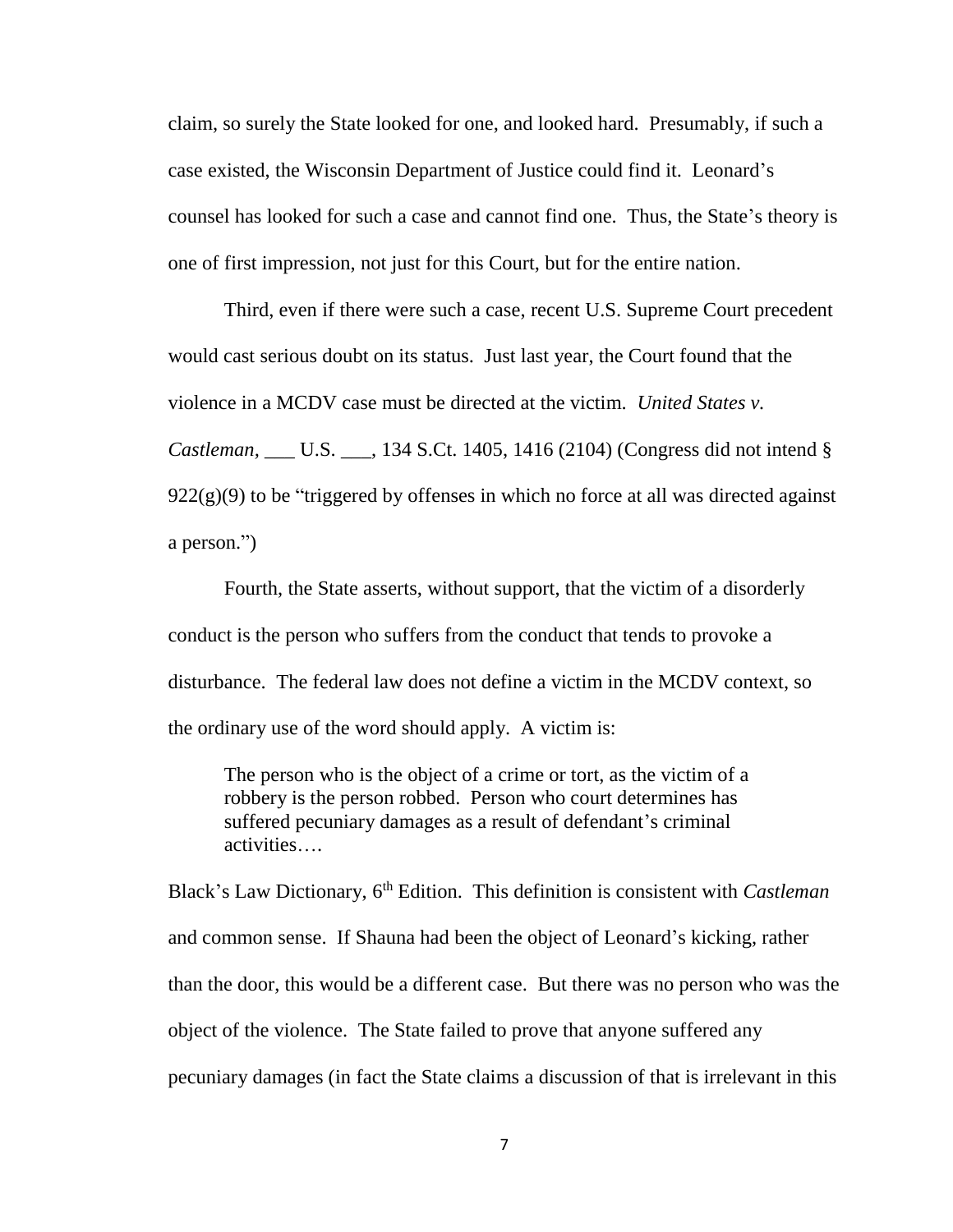case). The State only points to Shauna's frightened state, and even then fails to show that the kicking in of the door cause the fright, as opposed to the obtaining of the revolver.

Consider the logical extension of the State's position. If all it takes to constitute a MCDV is something that constitutes a state misdemeanor that includes violence and scaring a household member<sup>1</sup>, then the State's position would lead to absurd results.

Example 1. A father and his children encounter a deer in their garage. The deer jumps about, trying to find a way out. The father panics out of fear for his children and shoots the deer, scaring the children in the process. The father is convicted of a misdemeanor hunting violation. The violation was violent, as it involved discharging firearms and bloodshed (by the deer). The perpetrator's children were scared. The State of Wisconsin would call this a MCDV.

Example 2. Two teenage siblings are working in the household garden and one of them is startled by a snake. He loudly utters a string of profanities as he hacks at the snake with a hoe. His sister is scared by the encounter. He is convicted of disorderly conduct (for being loud, boisterous, profane, and violent). The State of Wisconsin would call this a MCDV.

Example 3. A man gets into a quarrel with his next door neighbor about the neighbor's dog running loose. The quarrel escalates and the man strikes the

 $\overline{a}$ 

<sup>&</sup>lt;sup>1</sup> Leonard acknowledges that "household member" may not be exactly coincident with the range of potential victims for a MCDV, but he nonetheless uses that phrase for the sake of expediency. He does not use any examples of household members in this brief that would not satisfy the statutory relationship requirement.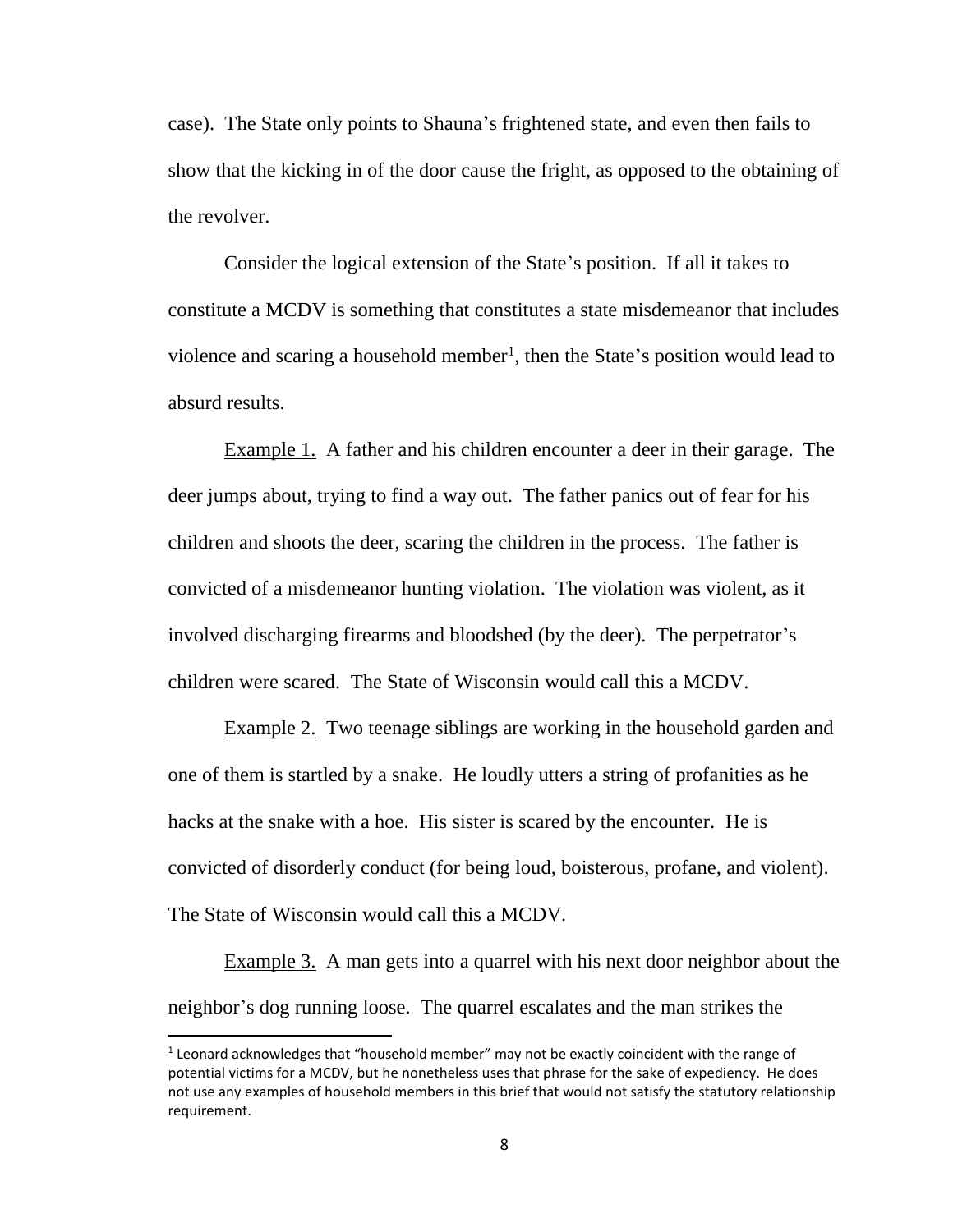neighbor. The man's wife is frightened by the incident. The man is convicted of simple battery against the neighbor. The State of Wisconsin would call this a MCDV.

Even in *Evans,* the case heavily relied upon by the State, the perpetrator admitted to having shoved his daughter. *Evans,* ¶19, FN 5. In the present case, the criminal complaint is replete with statements that Leonard neither directed threats nor violence against Shauna, and Shauna herself says Leonard did not assault her. The State's only witness at the hearing testified that Leonard did not harm nor threaten Shauna.

Section  $922(g)(9)$  applies only when violence is directed at the victim. The criminal complaint shows no violence directed at Shauna, and the State' own evidence shows that no violence was directed at Shauna. Under *Castleman,* there was no MCDV and it was error for the Circuit Court to rule otherwise.

#### <span id="page-8-0"></span>*II. Leonard Did Not Use the Revolver to Commit a Crime*

The State does not dispute (and it therefore concedes) that it had the burden of proof at the hearing on Leonard's petition to return his property. The State also does not dispute that it did not introduce evidence of, nor argue for, a ruling that Leonard used the revolver in the commission of a crime. Nevertheless, the State argues for the first time on appeal that this was the case.

The State appears to think that anything mentioned in the criminal complaint necessarily must be part of the crime. In trying to show that Leonard used violence for a MCDV, the State focuses on the only violent act Leonard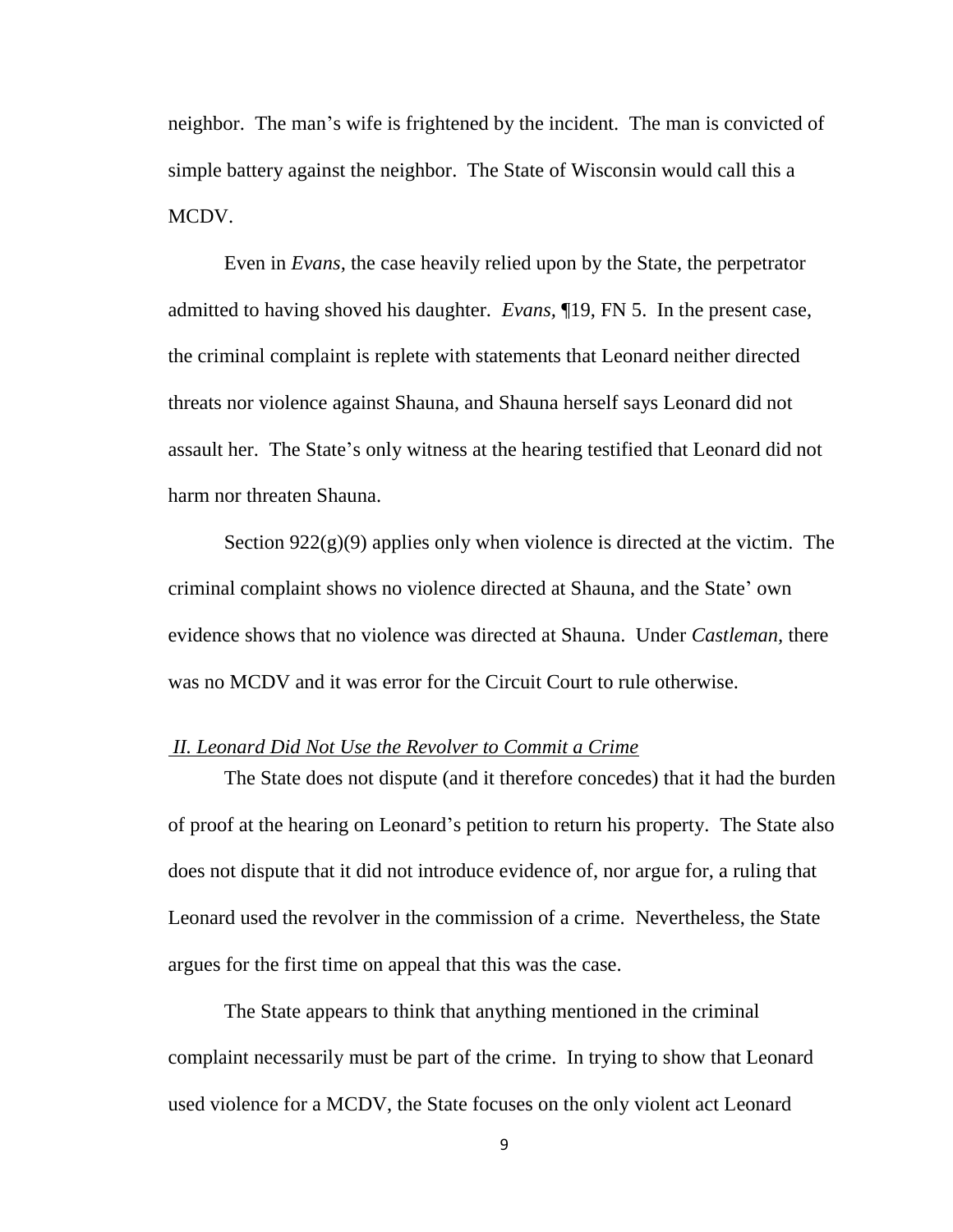committed, kicking in his own door. But when trying to show that Leonard used a firearm to commit a crime, the State conveniently *omits altogether* any mention of the kicking in of the door. In that context, the State speaks only of Leonard "obtaining a loaded handgun, and leaving he house threatening to kill himself." State Brief, p. 13.

The State fails to address Leonard's point that carrying a loaded handgun, without malicious or criminal intent, cannot constitute disorderly conduct. Wis.Stats. § 947.01(2). The Circuit Court did not find that Leonard had any malicious or criminal intent, the State did not introduce evidence of any malicious or criminal intent, and the State did not argue before the Circuit Court or this Court that Leonard had any malicious or criminal intent. Simply put, under Wisconsin law the obtaining the handgun cannot constitute disorderly conduct. Including the handgun in the criminal accusation cannot change that, and Leonard cannot have been convicted of disorderly conduct on account of the handgun.

Adding gratuitous facts to a criminal complaint changes nothing. The kicking in of the door was violent, boisterous, and otherwise disorderly, and Leonard pleaded guilty to that. The fact that after he committed the disorderly conduct, Leonard went upstairs and obtained a handgun does not mean that Leonard used the handgun to kick in the door.

The State makes no attempt to explain how getting the handgun was violent, boisterous, or otherwise disorderly, nor can it. Under Wisconsin law,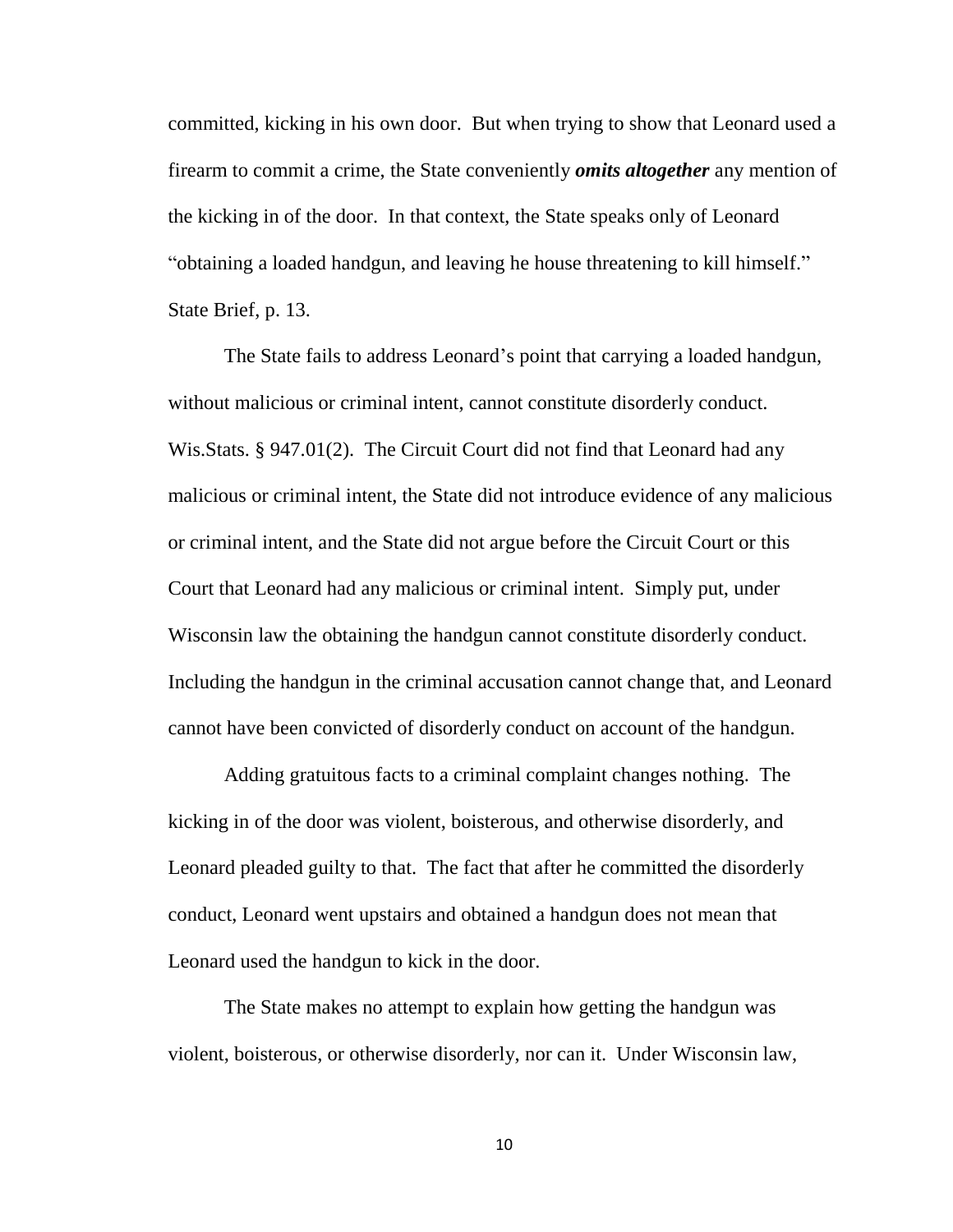getting the handgun is not disorderly, and adding that fact to the criminal complaint does not make it so.

The State also fails to rebut Leonard's argument that confiscation of his revolver could work an excessive fine against him. The State did not argue for confiscation of the revolver – it only argued that Leonard is prohibited under federal law from possessing firearms. The difference is an important one.

If Leonard is only prohibited from possessing firearms, then he still is the beneficial owner of his firearms and is entitled to the proceeds from the sale of them, or otherwise to have a say in their disposition. If, on the other hand, the revolver is confiscated as contraband on account of it being used in a crime, then Leonard is deprived of the value of the firearm altogether. Because the State never argued for forfeiture of the revolver, it was inappropriate for the Circuit Court to order its forfeiture. Moreover, the State should not be heard to argue for forfeiture for the first time on appeal.

#### **Conclusion**

For the foregoing reasons, the judgment of the circuit court should be reversed, with instructions to order the return of Leonard's firearms and ammunition to him. At a minimum, all firearms and ammunition save for the revolver and its ammunition should be returned, with instructions for the circuit court to conduct a hearing on whether the revolver was used in the commission of the disorderly conduct.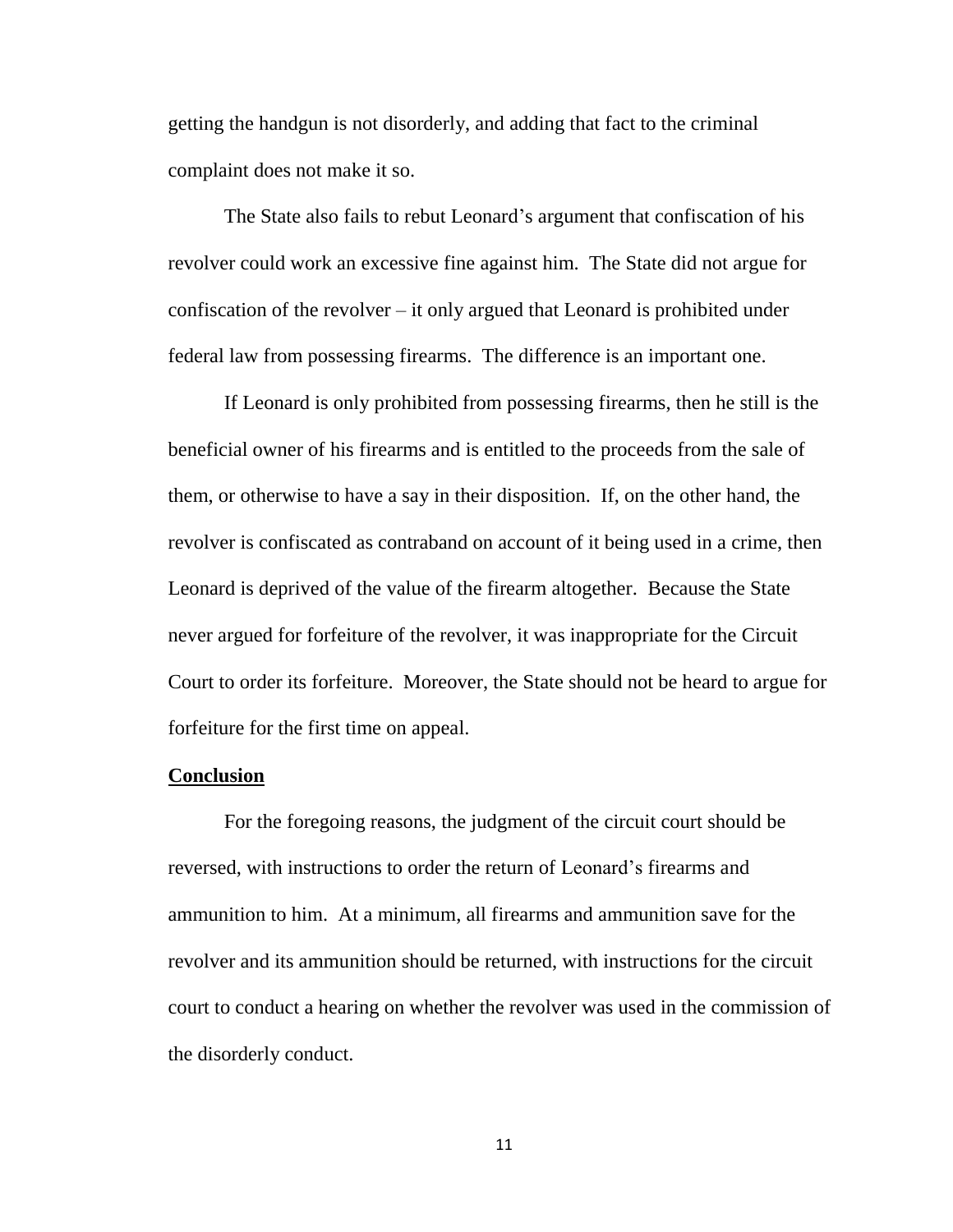### **/s/ John R. Monroe**

John R. Monroe Attorney for Appellant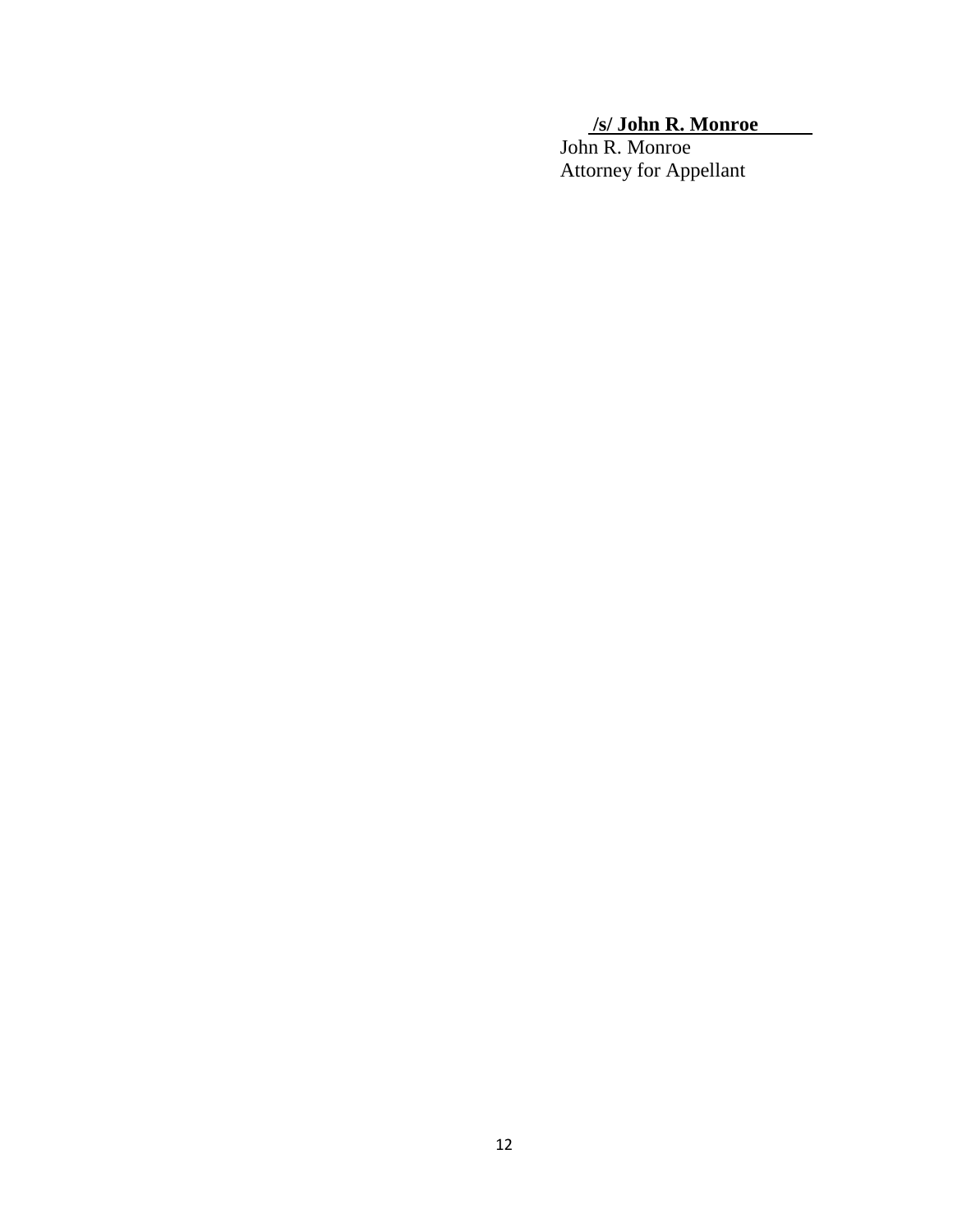### **Certificate of Service**

<span id="page-12-0"></span>I certify that on March 6, 2015, I served a copy of the foregoing via U.S.

Mail upon:

Brian P. Keenan POB 7857 Madison, WI 53707

> /s John R. Monroe John R. Monroe